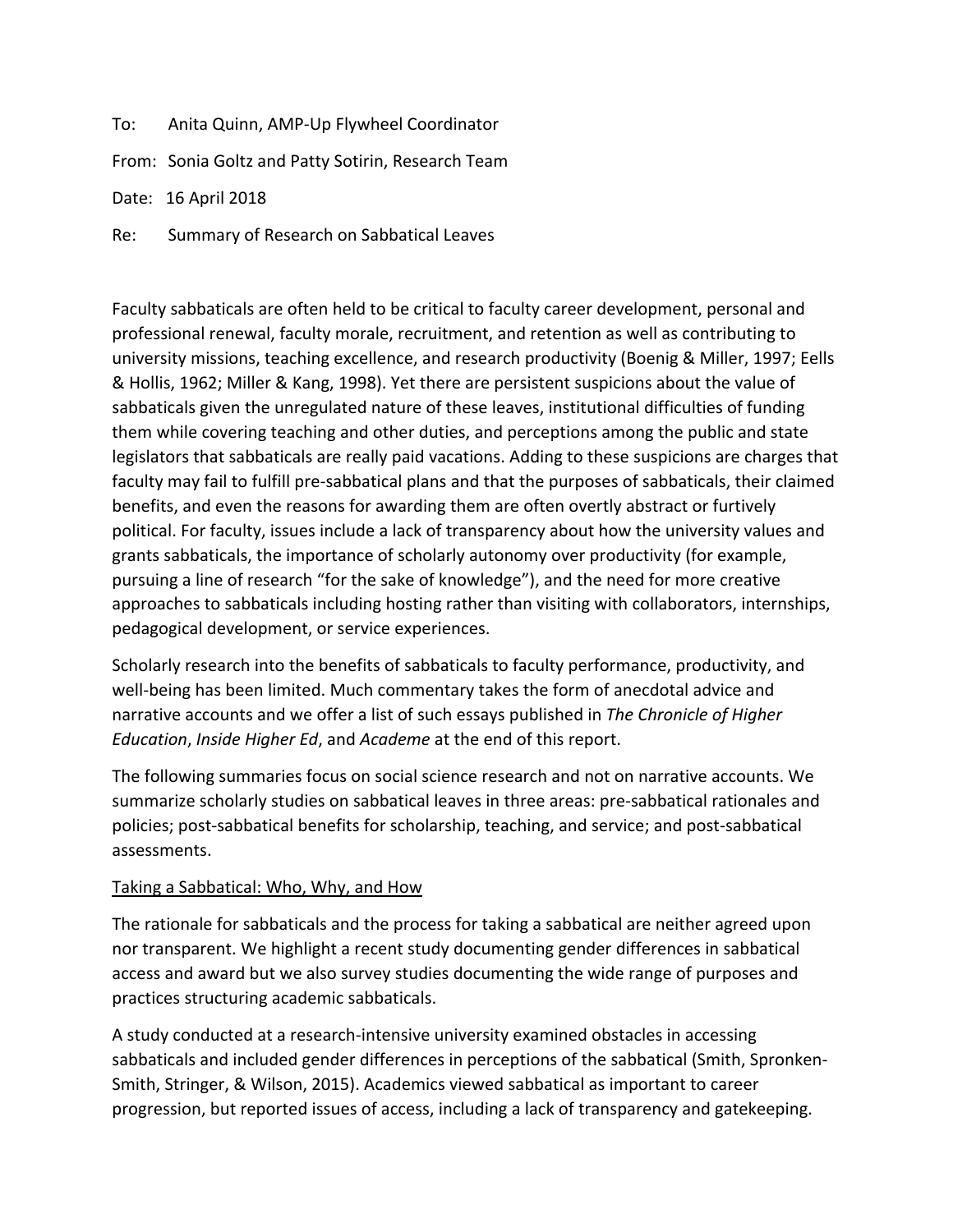Women reported greater concerns over gatekeeping and access than did men as well as the adequacy of the leave. Some had no access because of their employment status (e.g., part-time or fixed-term contracts) and those who had access tended to take fewer and shorter sabbaticals than did men. Impediments to taking sabbaticals included family circumstances such as children or partners' jobs and the requirement to ensure one's workload is covered during the sabbatical. Funding inadequacy is another barrier. These authors recommended that universities reconsider who has access to a sabbatical given the gendered nature of contractual work at universities. They also recommended that the sabbatical process be more transparent, the application process easier, and that gatekeepers such as department heads be trained and monitored so that sabbaticals are uniformly applied across the institution.

Sima (2000) reviewed studies of sabbatical purposes, policies, and benefits. She found that there were multiple purposes designated for sabbaticals in university policies and faculty applications although "university administrators and faculty members agree that the leave period should have a clear purpose and should result in outcomes that are of long-range benefit to the university. . . [and] productive and important from the faculty member's own viewpoint" (p. 70). While sabbatical has been restricted to tenured faculty, a growing trend is the junior faculty leave to support pre-tenure research. Benefits of sabbatical leave include: rejuvenation and renewal; professional reflection on teaching, research, and service goals; acquiring a fresh perspective through travel and research; building new professional relationships; acquiring cutting-edge knowledge and taking on new career challenges; infusing classroom curricula with new scholarship. Benefits to the institution include: "increased faculty efficiency, versatility, and productivity; strengthened institutional programs; enhanced learning environment, improved morale; enhanced loyalty to the institution; enhanced faculty recruitment and retention; enhanced intellectual climate; and enhanced academic reputation" (p. 73).

The purpose and awarding of sabbaticals is a site of inconsistency and interpretation. Miller, Bai, and Newman (2012) found that the language of sabbatical policies and practices are often vague and dominated by subjective interpretations of the purpose and value of sabbatical leaves, providing faculty with inconsistent guidance about their applications and accountability. Mamiseishvili and Miller, drawing on data sets from the NCES nation-wide faculty studies of 1999 and 2004, found that despite lip service to the contrary, sabbaticals were more often awarded on the basis of past performance, service, and scholarly achievement than as a strategy of faculty development and improvement.

Tansy and Enyeart at The Education Advisory Board compared faculty sabbatical and professional leave policies across six four-year public universities and one private university. All were classified as high research activity universities with undergraduate enrollments ranging from 14,300 to 24,400 and total enrollments ranging from 17,500 to 28,000. All reported university-wide policies for sabbatical leave with eligibility based on post-tenure, full-time status and increments of six years of continuous full-time service. Salary and funding differed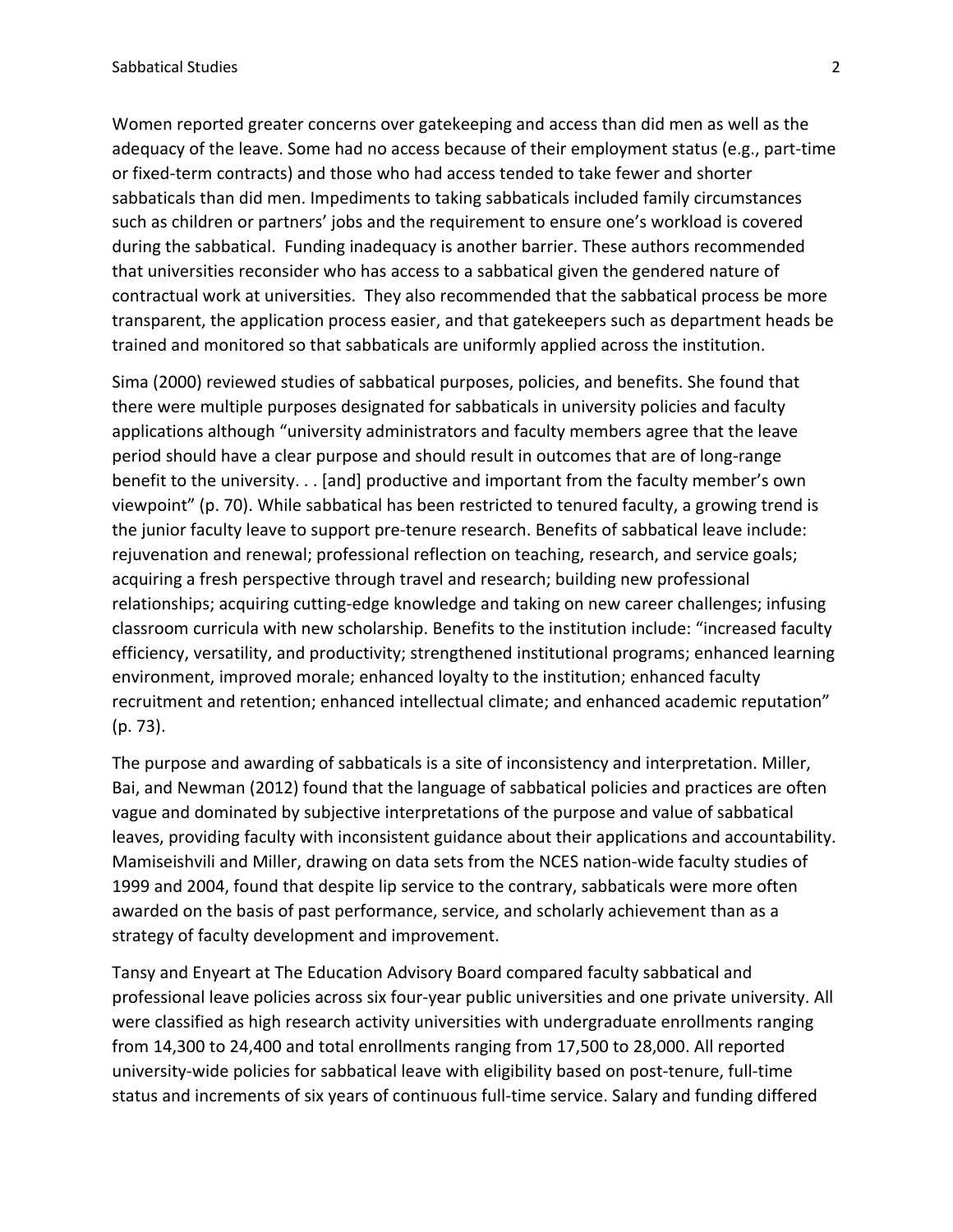although most offered one semester sabbaticals at full salary or two semesters at 50-60 percent of annual salary. Most required faculty to commit to staying at the university at least one academic year following sabbatical. Proposals for leave were submitted to and approved by department and/or college review committees made up of tenured faculty and granted by the provost. The number of sabbaticals awarded differed: one university typically awarded only half of proposed sabbaticals while another awarded sabbaticals to all faculty with approved proposals. One university imposed a limit of "5 percent" of the total faculty as the limit for awarded sabbaticals regardless of the worth of proposals. Most ranked proposals on the importance of the proposal to the overall mission of the college or department. All universities required a post-sabbatical report which ranged from 1-5 pages but these reports were rarely scrutinized by chairs or deans. The argument was that yields from sabbaticals may take considerable time. However, these reports were typically consulted when a proposal for another sabbatical was considered. Finally, funding sabbaticals followed different models. One university centralized the savings from sabbatical salaries centrally to cover other sabbaticals across campus while another required the department to manage sabbaticals and replacement teaching costs.

Miller and Kang (2012) conducted a content analysis of sabbatical application and operation policies from 75 colleges and universities. Almost all had policies in the faculty handbook and included general statements about the purpose of sabbaticals as "improving faculty performance for the welfare of the institution." While several used terms like "renewal," others specifically prohibited using sabbaticals as "rest periods." Funding strategies all included reducing faculty salaries over the sabbatical period and some institutions required faculty to find external funding to support their sabbaticals. Approval levels for proposals varied: some involved a chain of approvals from department chair through provost and chancellor; some located decision approval at the level of the provost while a few required governing board approval. Application materials varied as well: many required structured forms and a detailed plan; some applications were one page while others required multiple items (application, work plan, vita). A few institutions required the faculty member to sign a contract detailing the plan and committing the faculty member to a subsequent year at the university. A quarter of the institutions did not require post-sabbatical reports. The authors conclude, "the vast majority offered unspecific expectations. . . . broad statements, minimal application guidelines, and little accountability for the leave period . . . ." They recommend that institutions clarify selection criteria and policies, identify performance outcomes, mentor sabbatical candidates, and develop sabbaticals as a human resource development tool.

### Effects of the Sabbatical

In "Sabbatical Leave: Who Gains and How Much?" (Davidson, et al., 2010) using a sample of 129 faculty on sabbatical and 129 controls, sabbatical leaves were examined as a form of respite and effects on well-being were assessed. The faculty on sabbatical reported gaining rather than losing resources during the sabbatical (including personal characteristics, objects, conditions,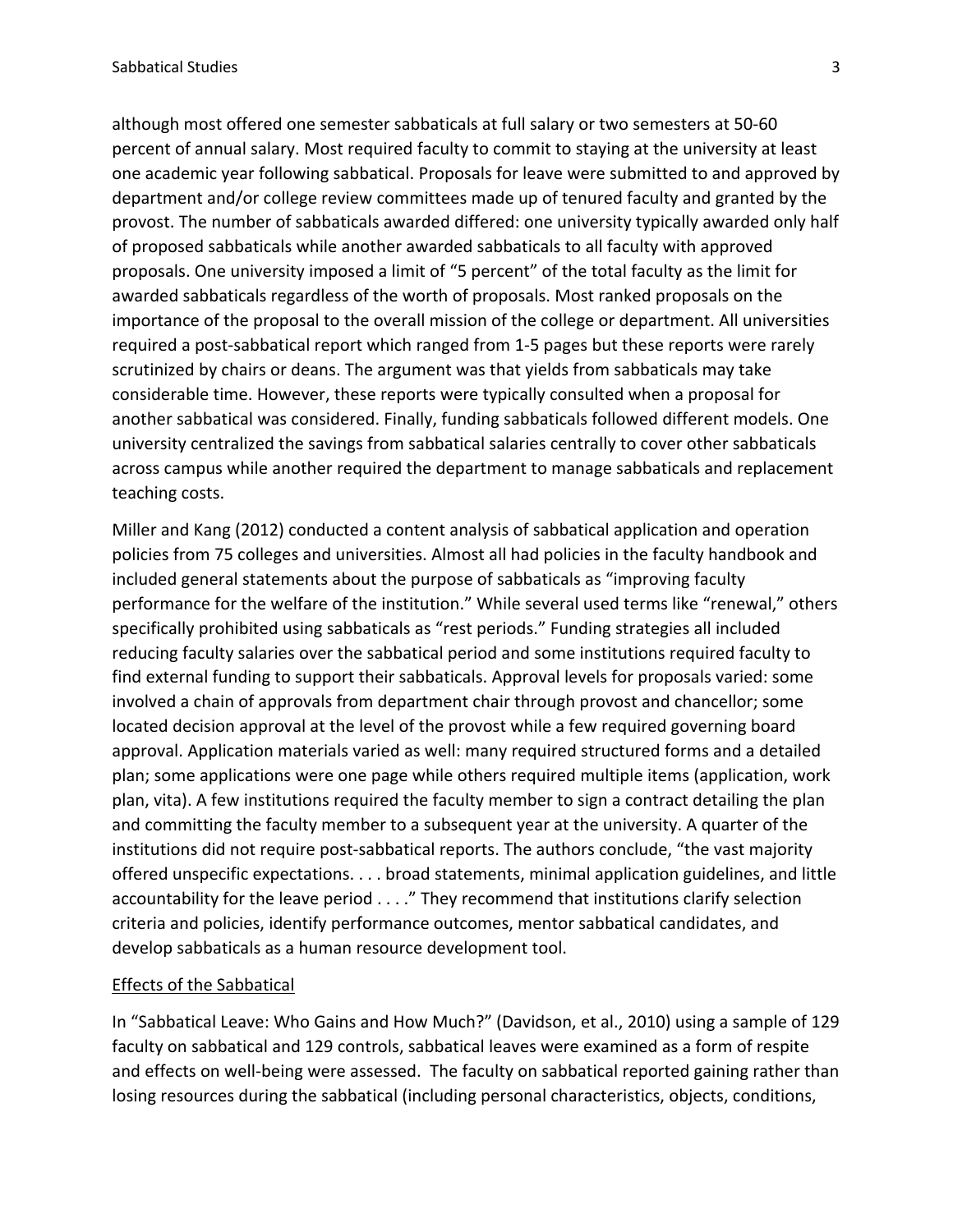and energy) and their well-being increased as compared with faculty who were not on sabbatical. Additionally, they reported greater performance levels following the sabbatical. This study confirmed the beneficial effects of sabbaticals in terms of enhancing well-being. Faculty reported their sabbaticals as being a positive life event. The authors also examined moderating factors and suggested that sabbaticals should be tailored to individual abilities and needs and that faculty should choose to do sabbaticals in countries that are easy to adjust to and should work on detaching such as minimizing contact with their back-home workplace.

In a case study focused on the University of Alabama's sabbatical program, Miller and Kang (1998) found that while faculty reported that their sabbaticals benefited their teaching and scholarship, objective measures of teaching and productivity did not support these perceptions. Miller and Bai (2006) investigated the effects of sabbatical on teaching effectiveness as perceived by students. They examined 2-3 terms of pre- sabbatical teaching evaluations and 3-4 terms of post- sabbatical teaching evaluations for fifteen social sciences faculty at five universities in a major university system that emphasizes both teaching and scholarship. They found no immediate improvement in teaching performance after sabbatical leaves. The only statistically significant change in performance was a decrease in student satisfaction.

Benshoff and Spruill (2002) conducted a thematic analysis of survey responses by 45 academic counselors who had taken at least a one semester sabbatical. They found that faculty reported personal, professional, and institutional benefits with professional growth and improving morale as major reasons for taking a sabbatical. The most beneficial aspects were reported as research-related but stress management and personal renewal were second and professional networking was third. Participants saw institutional prestige, status, and publicity benefits from their sabbatical-facilitated accomplishments.

Flaxman, et al. (2012), investigated why some faculty report increased well-being after sabbaticals while others do not. They hypothesized that the benefits of a work respite like a sabbatical are affected by certain personality dimensions often characterizing academics, specifically, self-critical perfectionism. They also examined whether worry and rumination about work during a respite would affect post-respite well-being. They conducted a series of surveys with 158 academics during an Easter holiday. While the study involved a brief holiday rather than a sabbatical, they found that perfectionist academics reported the same level of well-being during their respite as did nonperfectionists even though they also experienced more anxiety about their work. In their post-respite responses, they reported that the benefits of the respite faded quickly once they returned to work and their thoughts about performance and productivity focused on stressors and problems. The authors suggest that intervention programs like mindfulness-based training might be offered to all faculty especially before a break like a sabbatical.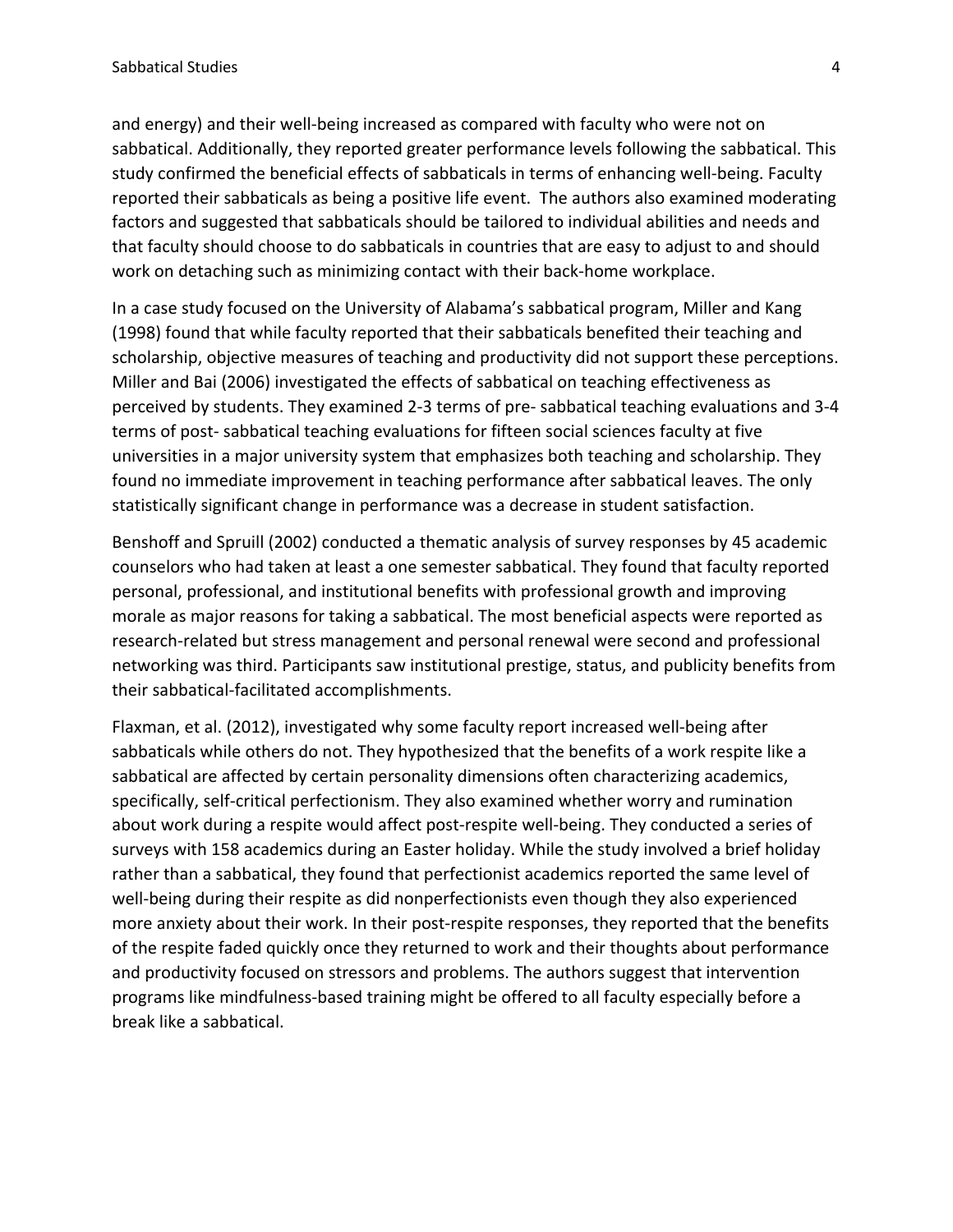#### Post-Sabbatical Assessment

Post-sabbatical assessment is most often based on faculty self-reports although there tends to be over-emphasis on quantifiable results and immediate products (articles, books, grants, etc.) and little long-term follow-up (for example, the persistence of benefits or realization of contributions after three or four years). One research team published a pilot assessment instrument (Kang, Miller, & Newman, 2000; Miller & Kang, 1998; 2003) based on criteria identified by senior administrators but there has been little evidence that such an instrument is in widespread use. We concur with the observation of Miller and Kang (2006b) who pointed out that both faculty and administrators are too often guided by an idealized version of the sabbatical so that there has been "little meaningful conversation about how to use a leave of this nature" to the benefit of both faculty growth and institutional quality.

### **Conclusion**

Who can take sabbatical, when, and why should be both transparent and inclusive given changes in employment status of many faculty and research scientists as well as vagaries of funding and resources for covering courses and other duties. Differences abound across universities as to who is eligible and when, the chain of approval process, the proposal requirements, the criteria for awarding sabbaticals, how funding is managed, how duties are covered, the expectations for and obligations of faculty granted sabbaticals, how returning reports are evaluated, and the basis and value of post-sabbatical assessment. While sabbaticals are acknowledged to have multiple purposes, it is often only those that are quantifiable and result in tangible products or yields that are formally valued. The question of whether sabbaticals are a faculty entitlement or an administrative incentive remains ambiguous and has become a focus for increased scrutiny and debate. Research indicates that faculty value professional reinvigoration and personal renewal yet these are not sufficient either as proposed reasons for sabbatical nor as results. There is inconsistent evidence for claims that sabbaticals enhance research productivity and teaching effectiveness. While we have not reviewed the anecdotal advice and narratives documenting sabbatical experiences, this experiential perspective should not be ignored. Finally, the institutional value of sabbaticals is twofold: as a human resources program for both recruitment/retention and quality of worklife (sabbaticals originated in 1880 at Harvard as a recruitment incentive; see Eells & Hollis, 1962) and as a reputational enhancement in research, teaching, and service areas. Our review of research suggests that these two benefits may not always coincide.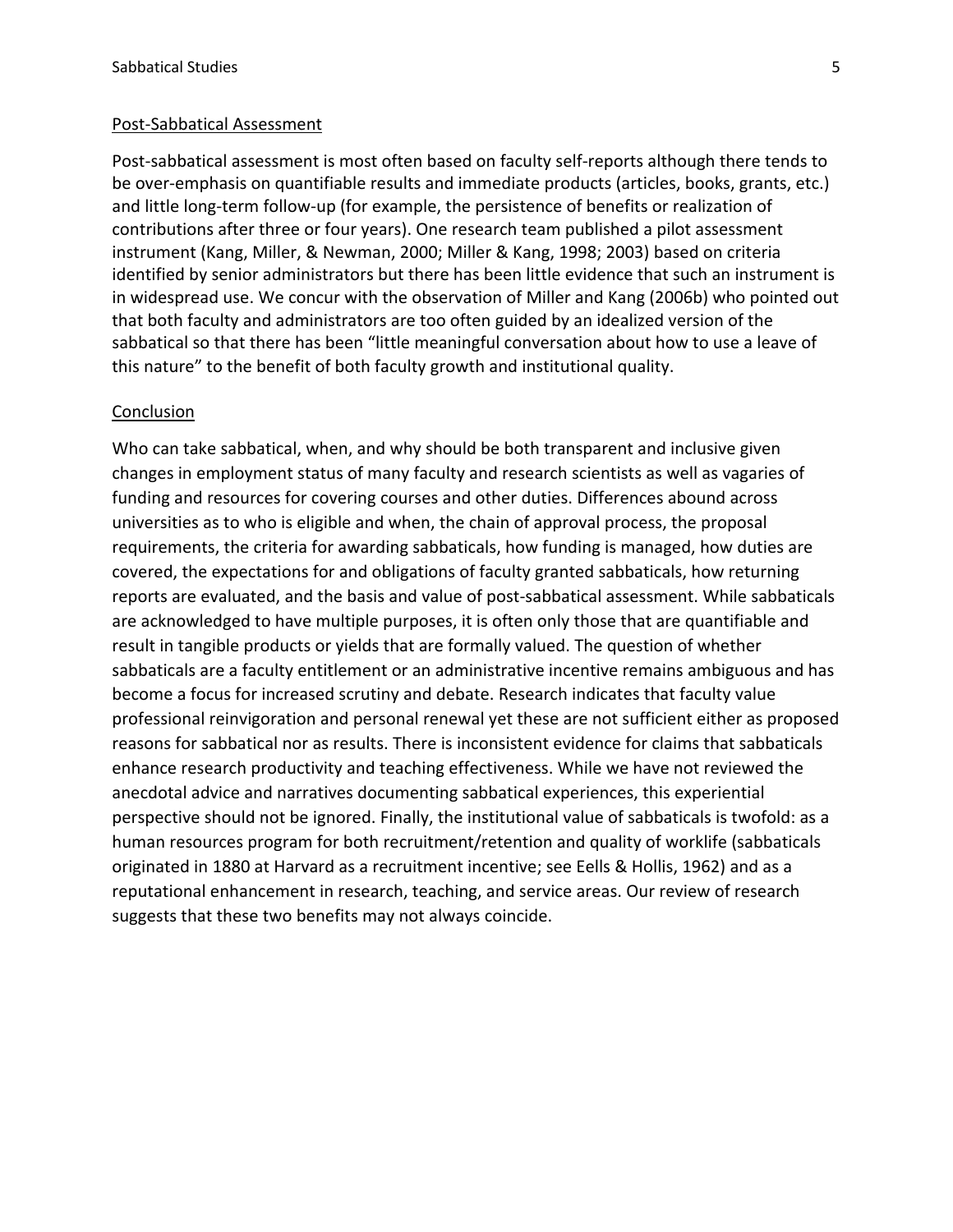# **References**

Bai, K. & Miller, M. (2001). Keys to effective sabbatical leave evaluation: The role of the chair. *Academic Leadership* 8.3, 2-6.

Benshoff, J. M. & Spruill, D. A. (2002). Sabbaticals for counselor educators: Purposes, benefits, and outcomes. Counselor Education & Supervision 42, 131-144.

Boening, C. H., & Miller, M. T. (1997). Who gets a sabbatical?: A ten year study of sabbatical application patterns at the University of Alabama, 1986-1996. *Journal of Staff Program and Organization Development*, *14*, 127-134.

Davidson, O.B., et al. (2010). Sabbatical leave: Who gains and how much? Journal of Applied Psychology. Doi: 10.1037/a0020068

Eells, W. C. & Hollis, E. V. (1962). *Sabbatical leave in American higher education*. U.S. Department of Health, Education, and Welfare. Washington DC: U.S. Government Printing Office.

Flaxman, P. E., Menard, J., Bond, F. W., Kinman, G. (2012). Academics' experiences of a respite from work: Effects of self-critical perfectionism and perserverative cognition on postrespite well-being. Journal of Applied Psychology 97.4, 854-865. DOI: 10.1037/a0028055

Kang, B., & Miller, M. T. (1999). An Overview of the Sabbatical Leave in Higher Education: A Synopsis of the Literature Base.

Mamiseishvili, K., & Miller, M. (2010). Faculty sabbatical leaves: Evidence from NSOPF, 1999 and 2004. *The Journal of Faculty Development*, *24*(1), 11-18.

Miller, M. T. & Kang, B. (1998). A case study of post sabbatical assessment measures. *Journal of Staff Programs & Organizational Development* 15.1, 11-17.

Miller, M. T. & Bai, K. (2003). Testing an evaluative strategy for faculty sabbatical leave programs. *Journal of Faculty Development* 19.1, 37-47.

Miller, M. T. & Bai, K. (2006a). Impact of sabbatical leaves on teaching: A case study of postsabbatical measures. *e-Journal of Organizational Learning and Leadership 5.1*. *www.leadingtoday.org/weleadinlearning/ejouranlfeb06.htm*

Miller, M. and Kang, B. (2006b) "Sabbatical Leave Programs as Form of Faculty Development," Academic Leadership Journal 4.1. http://scholars.fhsu.edu/alj/vol4/iss1/8 Miller, M. T., Bai, K., & Newman, R. E. (2012). A critical examination of sabbatical application policies: Implications for academic leaders. College Quarterly 15.2. http://collegequarterly.ca/2012-vol15-num02-spring/miller.html

Sima, C. M. (2000). The role and benefits of the sabbatical leave in faculty development and satisfaction. *New Directions for Institutional Research* 27.1, 67-75.